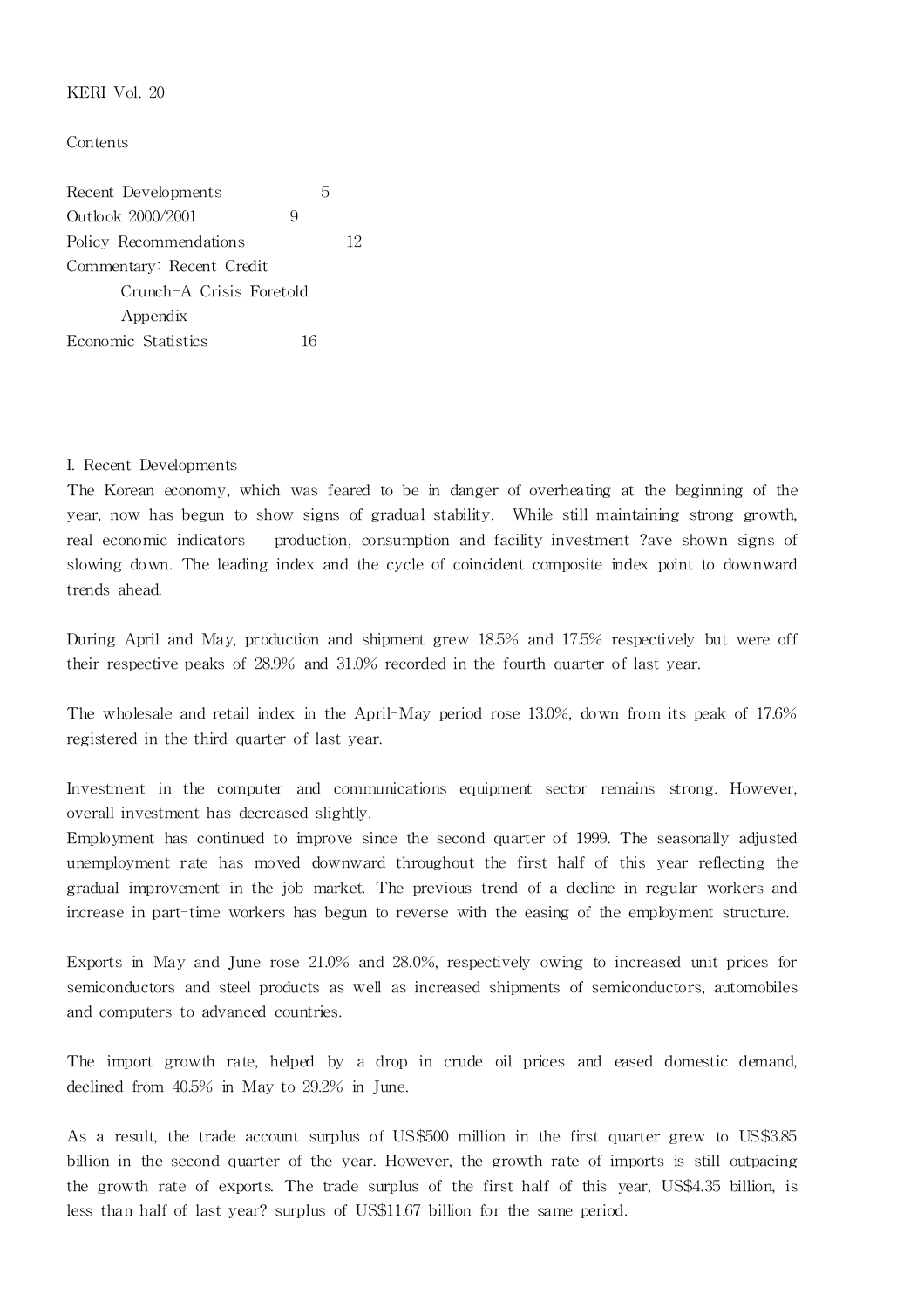During the April-May period, consumer prices remained stable thanks to a drop in food prices due to favorable weather. However the CPI rose 0.5% in June due to the resurgence of interna tional oil prices.

The second phase of financial restructuring, Saehan group? need to enter the workout program and Hyundai? problems led to a somewhat unstable financial market. Yet the stock market inched its way hack to the 800 point level and interest rates showed a slight downward tendency. A large scale outflow of funds from investment trust companies since March continues to depress the corporate debenture market. Conservative corporate lending practices by banks, who are concerned about further financial restructuring, caused a capital shortage for firms. II. Outlook 2000/2001

We expect the Korean economy to reach its peak in the first half of this year, and the pace of growth to slow in the second half.

However, exports will remain stable, supported by a rlatively favorable external economic condition (an economic soft landing in the United States and a continued global economic rebound). Despite the instability in the domestic capital market, the slowdown will be moderate. Accordingly, this year? GDP growth rate is expected to be 8.5%, down from the 10.7% registered in 1999.

Nonetheless, this soft landing scenario contains a few downside elements. Government-led financial restructuring, without the application of the principle of loss sharing, is creating lower confidence in the market on a long-term basis. As a result, the mony supply in the second half may shrink, throwing cold water on the soft landing projections. Many enterprises entered the year with ambitious investment programs but have postponed them until the second half. This is due not to high interest rate levels but to a scarcity of capital. Accordingly, unless there is an increase in capital availability in the second half of the year, facility investment expansion would be limited. By year end, 55 investment tax credit measures are set to expire. Unless extended, these will negative a ffect for investment. As demonstrated in the recent trade friction with China, trade disputes with major trading partners can quickly result in a contraction of the trade surplus.

In 2001 GDP is expected to grow around 6%. Next year, fiscal expenditures will be maintained at roughly the same level as this year under the country tight fiscal policy. Nonetheless, an early policy switch to a tightering of the financial and monetary sector is not likely to happen unless real signs of inflation emerge. Large-scale asset income growth is not expected. However, a stable, upward household consumption trend will continue based on higher employment and wage increases.

Construction investment is expected to perk up in the second half and corporate facility investment is likely to remain robust in the last six months of this year and into 2001. Therefore, the investment sector is expected to represent a larger shart of GDP growth.

Despite a stronger Korean won, export growth is expected to continue to exceed the economic growth rate due to the global economic recovery and increases in the unit prices of key export items. In particular, Southeast Asian countries continue their recovery from the economic crisis, and China? economy is on a stable growth track as it prepares to join the WTO by year? end.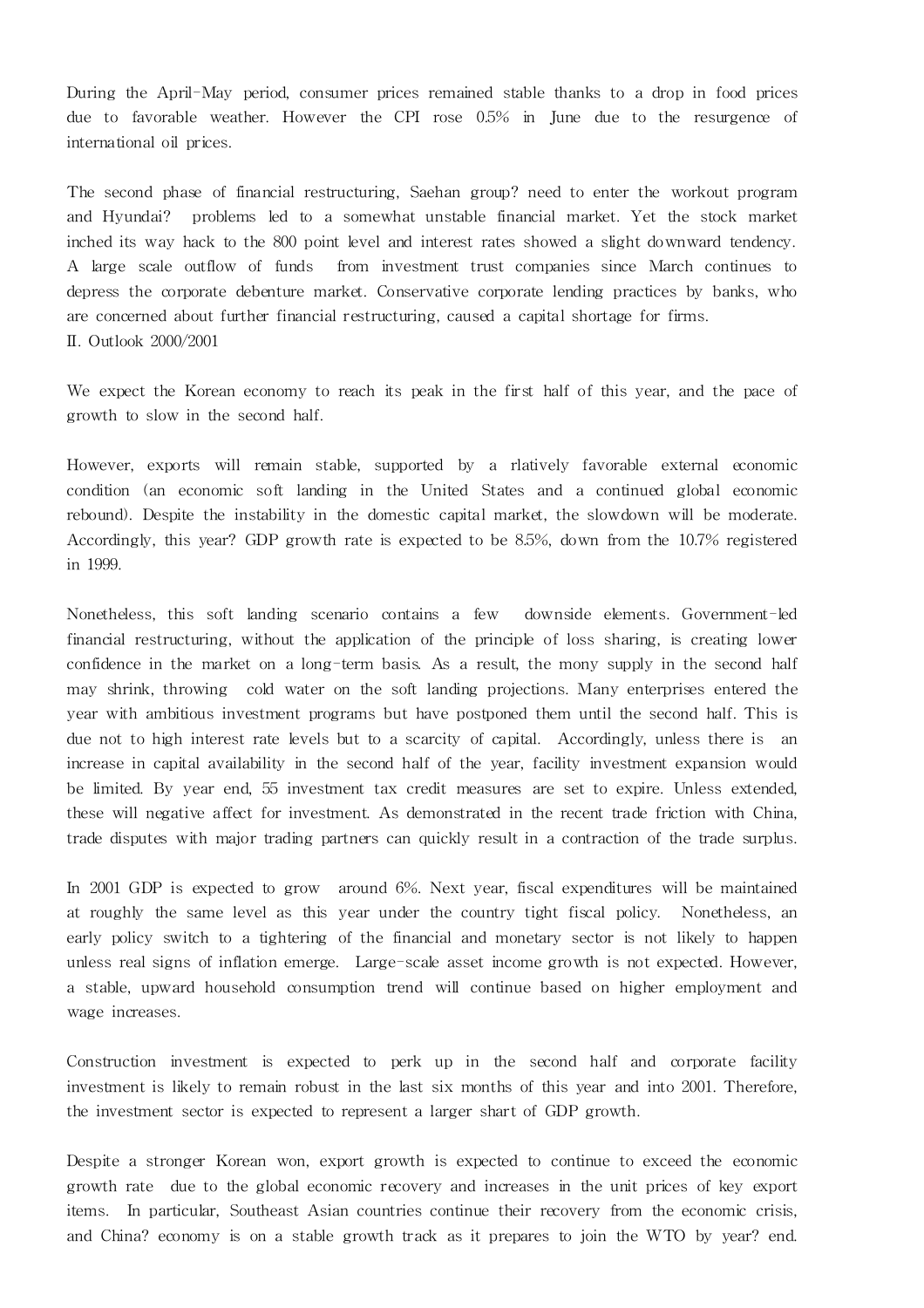This provides a favorable export market for Korean companies.

Consumer prices during the second half are expected to rise 2.0% due to higher public utility rates and price increases for energy-related products. This would result in a 2% increase for all of 2000. Consumer prices are pro jected to rise about 3.0% in the first half of 2001. Total consumption pressure does not warrant significant price increases. However, strong wage increases since last year herald that there will be some upward pressure on total demand in the second half, consequently putting pressure on prices. Moreover, as real income increases, service demand growth is expected to become a factor in domestic prices.

For 2000, the trade account and current account surplus will fall to about one-half of their level last year at US\$12.2 billion and US\$8.0 billion respectively. Next year, import growth will outpace export growth. As a result, the current account surplus will continue to decline. The recent gradual appreciation of the won will affect the export growth rate starting in the second half of this year.

With restructuring accelerating in the second half of the year, financial institutions will adopt a more conservative capital management policy. Thus large short-term interest rate increases are unlikely. Unless the government comes out with a sweeping financial market policy package, uncertainty in the financial market will continue to linger. Long-term interest rates will inch up in the second half when the demand for capital by corporations to redeem debentures increases. The won/US\$ exchange rate is expected to fall slightly to 1,100 won to the dollar at years end. One to the current account surplus and new direct and indirect foreign investment inflow, there

will be increased pressure for a stronger won. However there is always the possibility that the government will intervene to prevent any sharp rise in the won? value, so that any increase in the future will likely be gradual.

III. Policy Recommendations

Maintaining Current Macroeconomic Policy Direction

As the economy grew at a double digit rate early in the year, there was concern about overheating. However, that concern has eased recently. In particular, with the second half growth rate slowing down, a shift to a tight fiscal policy is not required. It is desirable to maintain the current direction. To maintain the current account surplus, it has been suggested that a rise in interest rates was needed. However, as second half economic growth will slow, thus also slowing import growth, the necessity of an interest rate hike to defend the current account has waned. Meanwhile, due to a high level of uncertainty linked to financial restructuring, a flexible monetary policy is required.

It is desirable for the government to move to a balanced fiscal policy as soon as possible. However, its implemention should be flexible considering the automatic stabilization effect of the fiscal sector in case the macro-economic situation deteriorates because off among others a tight money-market and the aggravation of overseas conditions. It is important to quickly inject capital to restructure financial institutes. This is necessary so as not to miss opportunities and to pre-empt a potential aggravation of the macro-economy.

Reconsidera tion of the Principle of Financial Restructuring and Macroeconomic Measures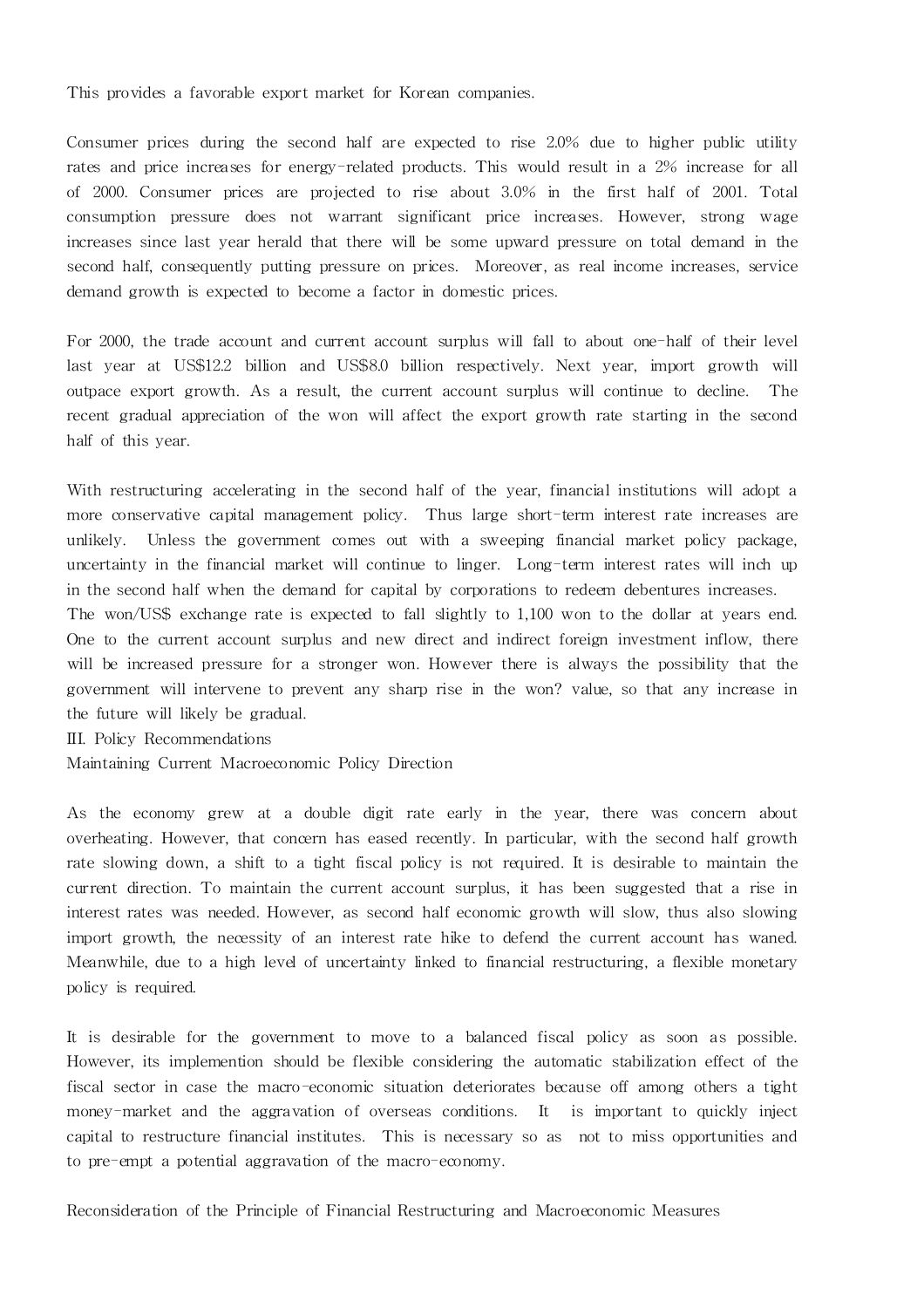Government intervention in the financial market until now was aimed at rescuing insolvent financial institution. It should shift to the ?rinciple of market exit based on a clear formula. The previous method of government intervention in financial market restructuring led vulnerable financial institutions to expect the injection of public funds instead of concentrating on self-rescue efforts and real change. In injecting public funds, it is important that the principle of thorough self-responsibility be implemented. Such principle is necessary to avoid the occurence of moral hazard problems in connection with restructuring. Accordingly, when the government, under the principle of market exit, intervenes market, it is expected to intensify the self-rescue efforts on the part of vulnerable institutions.

If financial markets seize due to the change of principle and method of restructuring, the central bank should actively play the role of leader of last resort.

## Anti-inflation Policy Package

In 2000, upward pressure on prices has not been evident. However, there exsit such uncertain factors as higher international raw material prices, wage increases, an inflation mentality and plentiful short-term liquidity. Meanwhile, there is still potential for the continuation of economic expansion and a consequent shrinkage of surplus supply capacity.

As a result, an immediate anti-inflation policy is unnecessary. However, contingency plans should be in place to respond swiftly to signs of an outbreak of inflation.

## IV. Commentary: Recent Credit Crunch-A Crisis Foretold

The level of anxiety in financial markets rose sharply in June as some analysts and the financial press warned of the possibility of severe consequences from the domino-like widespread business failures of a few firms owing to the lack of funds. Extraordinary government action taken in early July confirmed that such worries were indeed legitimate. Repeating the steps taken last October, the government orchestrated the formation of a financial market stabilization fund of about 10 trillion won, contributed by banks, whose main task was to purchase second tier investment grade corporate bonds and thus provide some breathing room for businesses with funding problems.

Almost identical measures aimed at stabilizing bond market turmoil precipitated by the failure of the Daewoo group were taken last October. At that time, there was a surge in trust account cancellations by customers who were spooked by the potential fallout from the Daewoo debacle. Faced with such a rising demand, Investment Trust Companies (ITCs), the main repository of government as well as corporate bonds, had to dump their bond holdings, thus putting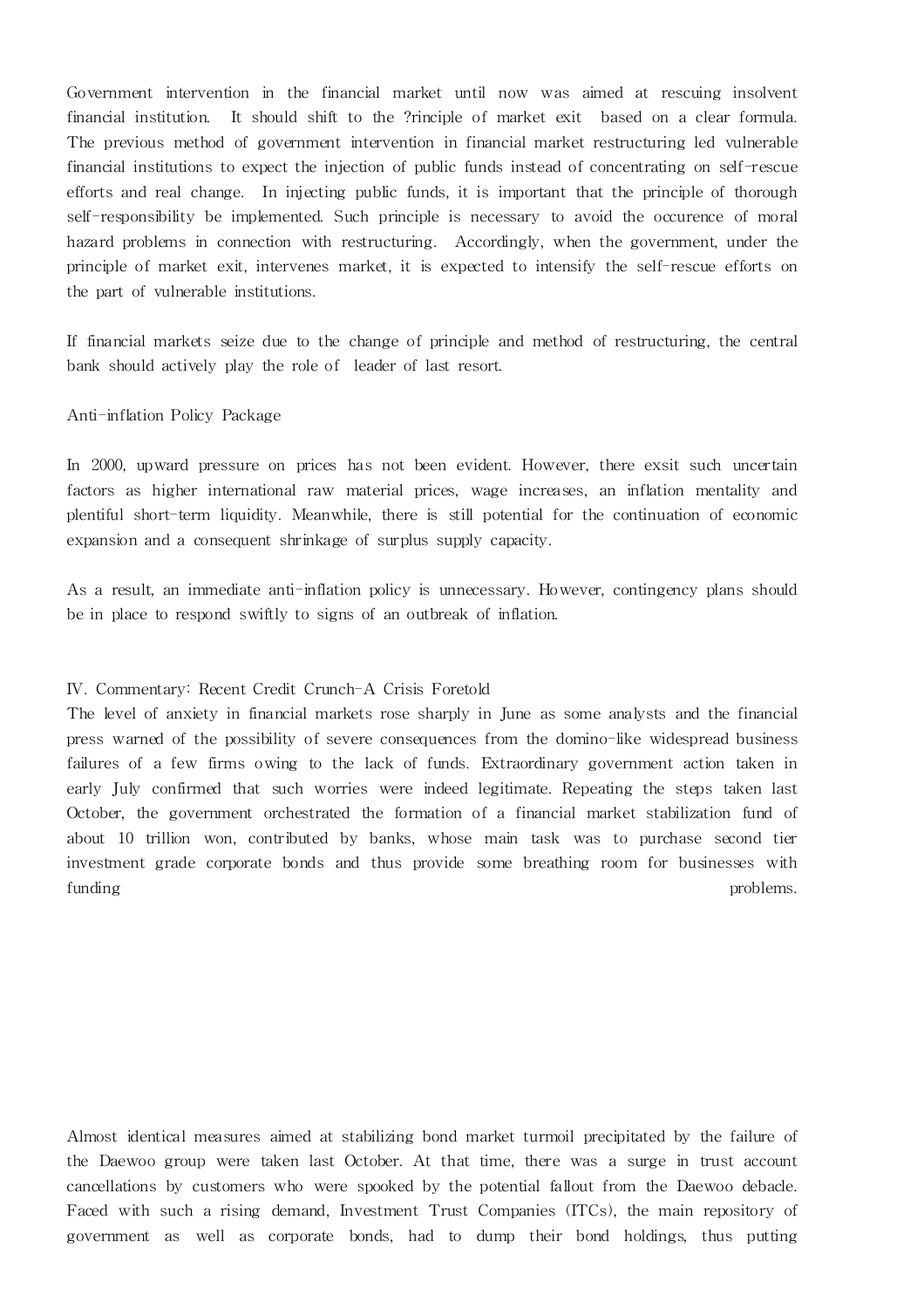tremendous pressure on the bond market. All long-term interest rates rose sharply, mirroring falling bond prices. Worried that these developments might critically impact the Korean economy, recovering from the recent wrenching contraction of 1998, the government took the extraordinary step of forming special funds to stabilize the financial markets. Given the size of the Daewoo group and the potential adverse repercussions of its failure, the actions taken by the government last October were understandable. However, observing a repetition of the same actions in July this year, one cannot help but wonder whether this is going to be a recurring theme. Some commentators seem to think so. Two considerations appear important in determining whether financial markets will remain stable in the near future.

First, June? credit crunch was a predictable event. The origins date back to late 1998, when the determination to lower the leverage ratio of the top 5 business groups was riding high. One measure implemented to reduce financial institutions exposure to a small number of large businesses was to limit the share of financial institutions holdings of commercial papers (CP) and corporate bonds (CB) of firms belonging to a single business group to below 10 to 15% of the total CB holdings. As a direct consequence of this measure, the share of the top five business groups firms in the issuance market fell from 87% in August 1998 to 35% in December 1998. In their place, firms with lower credit ratings increased their supply of CBs. For example, the proportion of CBs with a rating of BB+ or lower to total newly issued unsecured bonds rose from 4.1% in August to 42.9% in December of 1998. ITCs appeared to have voraciously absorbed much of these to boost the rates of return on various trust products they aggressively marketed to investors. Many individual investors with extra funds that they previously held in bank accounts as well as stock converged onto trust products that promised high yields. The resulting scarcity of better credit-rated papers, however, did not increase the credit risk spread between high and low grade CBs. In retrospect, the overall appetite for risky CBs seemed to have gone unchecked by both market participants and financial regulators. Despite the fact that large businesses effectively stopped issuing new CBs, the overall volume of CBs rose during that period. Rather, the trend was viewed in a positive light as firms that had previously no access to the corporate bond market now could issue them. These CBs had maturities of 2 to 3 years, the bulk of them coming due this year.

The first factor could have had a neutral effect on the financial market had those firms that issued CBs remained profitable and generated enough cash reserve since 1998. Apparently, this was not the case for some of these businesses. Despite a favorable macroeconomic environment of robust growth and low interest rates that prevailed since late 1998, some businesses failed to generate enough cash flow to meet their financial obligations. Especially with Daewoo? failure in mid-1999, investors became quite concerned about the credit risk of securities held by ITCs. Regarding the government? intervention of last October, one could be led to believe that the benefits outweighed the costs since those measures seemed have brought stability in financial markets. However, the problem lies in the fact that this was not a one-time extraordinary occurrence as evidenced by the adoption of more or less the same measures this year. This time it was a medium-sized business group? failure that kick-started the chain of events. Perhaps it is inevitable that a few of the businesses that issued CBs in 1998 fail to meet their obligations when their papers come due. If the government becomes obsessively concerned about any business failure and tries to prevent it by any means, the recent governmental intervention could lead to a recurring pattern. Risky investment offers a high return for a reason. Investors going after high returns by buying risky papers should not be surprised or protected when some of